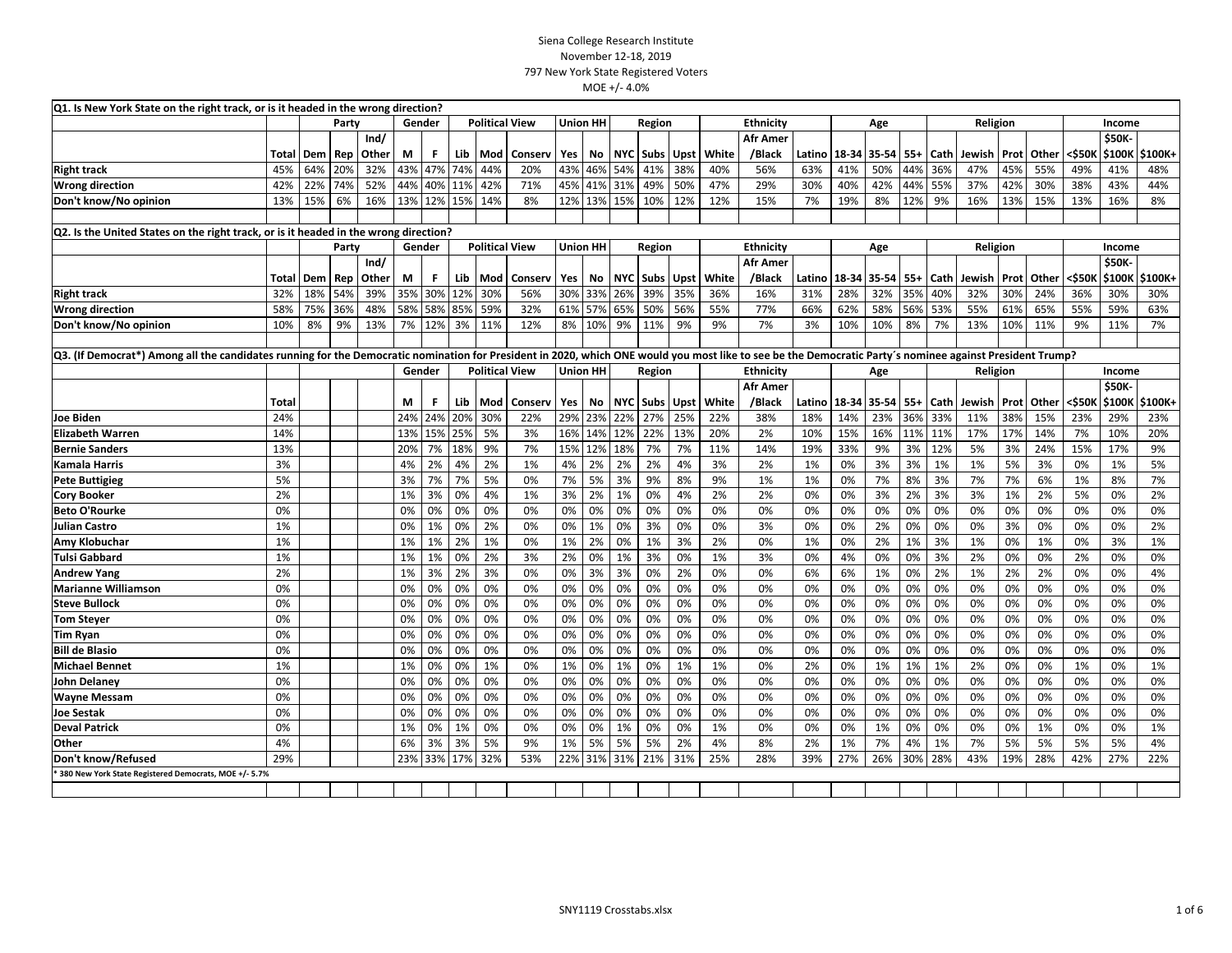|                                                                                                                                                                                                                                | Q4. (If Democrat*) Among all the candidates running for the Democratic nomination for President in 2020, which ONE do you think has the best chance to win the presidential election in 2020? |             |       |       |        |     |     |     |                       |       |                 |         |               |      |       |                  |        |       |                        |       |      |                       |             |              |        |        |         |
|--------------------------------------------------------------------------------------------------------------------------------------------------------------------------------------------------------------------------------|-----------------------------------------------------------------------------------------------------------------------------------------------------------------------------------------------|-------------|-------|-------|--------|-----|-----|-----|-----------------------|-------|-----------------|---------|---------------|------|-------|------------------|--------|-------|------------------------|-------|------|-----------------------|-------------|--------------|--------|--------|---------|
|                                                                                                                                                                                                                                |                                                                                                                                                                                               |             |       |       | Gender |     |     |     | <b>Political View</b> |       | <b>Union HH</b> | Region  |               |      |       | Ethnicity        |        |       | Age                    |       |      | Religion              |             |              |        | Income |         |
|                                                                                                                                                                                                                                |                                                                                                                                                                                               |             |       |       |        |     |     |     |                       |       |                 |         |               |      |       | <b>Afr Amer</b>  |        |       |                        |       |      |                       |             |              |        | \$50K- |         |
|                                                                                                                                                                                                                                | Total                                                                                                                                                                                         |             |       |       | М      | F.  | Lib | Mod | Conserv               | Yes   | No              |         | NYC Subs Upst |      | White | /Black           | Latino |       | 18-34 35-54            | $55+$ | Cath | Jewish                | <b>Prot</b> | Other        | <\$50K | \$100K | \$100K+ |
| Joe Biden                                                                                                                                                                                                                      | 35%                                                                                                                                                                                           |             |       |       | 36%    | 34% | 33% | 38% | 36%                   | 38%   | 34%             | 32%     | 46%           | 32%  | 36%   | 45%              | 28%    | 23%   | 33%                    | 47%   | 46%  | 32%                   | 51%         | 20%          | 20%    | 42%    | 40%     |
| <b>Elizabeth Warren</b>                                                                                                                                                                                                        | 12%                                                                                                                                                                                           |             |       |       | 13%    | 11% | 18% | 8%  | 4%                    | 17%   | 10%             | 11%     | 7%            | 16%  | 17%   | 4%               | 6%     | 9%    | 15%                    | 9%    | 8%   | 9%                    | 10%         | 16%          | 11%    | 10%    | 12%     |
| <b>Bernie Sanders</b>                                                                                                                                                                                                          | 11%                                                                                                                                                                                           |             |       |       | 18%    | 6%  | 18% | 5%  | 4%                    | 10%   | 11%             | 17%     | 0%            | 7%   | 7%    | 15%              | 22%    | 28%   | 7%                     | 3%    | 12%  | 0%                    | 3%          | 20%          | 12%    | 14%    | 8%      |
| Kamala Harris                                                                                                                                                                                                                  | 1%                                                                                                                                                                                            |             |       |       | 1%     | 1%  | 1%  | 0%  | 0%                    | 1%    | 1%              | 1%      | 2%            | 0%   | 2%    | 0%               | 0%     | 0%    | 2%                     | 0%    | 0%   | 1%                    | 0%          | 2%           | 0%     | 0%     | 2%      |
| Pete Buttigieg                                                                                                                                                                                                                 | 5%                                                                                                                                                                                            |             |       |       | 4%     | 5%  | 6%  | 4%  | 1%                    | 10%   | 3%              | 4%      | 6%            | 6%   | 6%    | 1%               | 7%     | 5%    | 5%                     | 5%    | 3%   | 6%                    | 7%          | 5%           | 2%     | 7%     | 6%      |
| <b>Cory Booker</b>                                                                                                                                                                                                             | 1%                                                                                                                                                                                            |             |       |       | 1%     | 1%  | 0%  | 2%  | 0%                    | 1%    | 1%              | 1%      | 0%            | 0%   | 0%    | 2%               | 0%     | 0%    | 1%                     | 1%    | 1%   | 2%                    | 0%          | 1%           | 2%     | 0%     | 1%      |
| <b>Beto O'Rourke</b>                                                                                                                                                                                                           | 0%                                                                                                                                                                                            |             |       |       | 0%     | 0%  | 0%  | 0%  | 0%                    | 0%    | 0%              | 0%      | 0%            | 0%   | 0%    | 0%               | 0%     | 0%    | 0%                     | 0%    | 0%   | 0%                    | 0%          | 0%           | 0%     | 0%     | 0%      |
| Julian Castro                                                                                                                                                                                                                  | 0%                                                                                                                                                                                            |             |       |       | 0%     | 0%  | 0%  | 0%  | 0%                    | 0%    | 0%              | 0%      | 0%            | 0%   | 0%    | 0%               | 0%     | 0%    | 0%                     | 0%    | 0%   | 0%                    | 0%          | 0%           | 0%     | 0%     | 0%      |
| Amy Klobuchar                                                                                                                                                                                                                  | 0%                                                                                                                                                                                            |             |       |       | 1%     | 0%  | 1%  | 0%  | 0%                    | 1%    | 0%              | 0%      | 0%            | 1%   | 0%    | 0%               | 0%     | 0%    | 0%                     | 1%    | 0%   | 0%                    | 0%          | 0%           | 1%     | 0%     | 0%      |
| Tulsi Gabbard                                                                                                                                                                                                                  | 0%                                                                                                                                                                                            |             |       |       | 0%     | 0%  | 0%  | 0%  | 0%                    | 0%    | 0%              | 0%      | 0%            | 0%   | 0%    | 0%               | 0%     | 0%    | 0%                     | 0%    | 0%   | 0%                    | 0%          | 0%           | 0%     | 0%     | 0%      |
| <b>Andrew Yang</b>                                                                                                                                                                                                             | 1%                                                                                                                                                                                            |             |       |       | 0%     | 2%  | 0%  | 2%  | 3%                    | 0%    | 1%              | 2%      | 0%            | 0%   | 1%    | 0%               | 0%     | 4%    | 0%                     | 0%    | 0%   | 3%                    | 0%          | 2%           | 2%     | 0%     | 2%      |
| <b>Marianne Williamson</b>                                                                                                                                                                                                     | 0%                                                                                                                                                                                            |             |       |       | 0%     | 0%  | 0%  | 0%  | 0%                    | 0%    | 0%              | 0%      | 0%            | 0%   | 0%    | 0%               | 0%     | 0%    | 0%                     | 0%    | 0%   | 0%                    | 0%          | 0%           | 0%     | 0%     | 0%      |
| Steve Bullock                                                                                                                                                                                                                  | 0%                                                                                                                                                                                            |             |       |       | 0%     | 0%  | 0%  | 0%  | 0%                    | 0%    | 0%              | 0%      | 0%            | 0%   | 0%    | 0%               | 0%     | 0%    | 0%                     | 0%    | 0%   | 0%                    | 0%          | 0%           | 0%     | 0%     | 0%      |
| <b>Tom Steyer</b>                                                                                                                                                                                                              | 0%                                                                                                                                                                                            |             |       |       | 0%     | 0%  | 0%  | 0%  | 0%                    | 0%    | 0%              | 0%      | 1%            | 0%   | 0%    | 0%               | 1%     | 0%    | 0%                     | 1%    | 0%   | 0%                    | 0%          | 1%           | 0%     | 0%     | 0%      |
| Tim Ryan                                                                                                                                                                                                                       | 0%                                                                                                                                                                                            |             |       |       | 0%     | 0%  | 0%  | 0%  | 0%                    | 0%    | 0%              | 0%      | 0%            | 0%   | 0%    | 0%               | 0%     | 0%    | 0%                     | 0%    | 0%   | 0%                    | 0%          | 0%           | 0%     | 0%     | 0%      |
| <b>Bill de Blasio</b>                                                                                                                                                                                                          | 0%                                                                                                                                                                                            |             |       |       | 0%     | 0%  | 0%  | 0%  | 0%                    | 0%    | 0%              | 0%      | 0%            | 0%   | 0%    | 0%               | 0%     | 0%    | 0%                     | 0%    | 0%   | 0%                    | 0%          | 0%           | 0%     | 0%     | 0%      |
| <b>Michael Bennet</b>                                                                                                                                                                                                          | 1%                                                                                                                                                                                            |             |       |       | 1%     | 0%  | 0%  | 2%  | 0%                    | 2%    | 0%              | 0%      | 3%            | 0%   | 0%    | 3%               | 0%     | 3%    | 0%                     | 0%    | 3%   | 0%                    | 0%          | 0%           | 0%     | 0%     | 0%      |
| John Delaney                                                                                                                                                                                                                   | 0%                                                                                                                                                                                            |             |       |       | 0%     | 0%  | 0%  | 1%  | 0%                    | 1%    | 0%              | 0%      | 0%            | 1%   | 0%    | 0%               | 2%     | 0%    | 0%                     | 1%    | 1%   | 0%                    | 0%          | 0%           | 1%     | 0%     | 0%      |
| Wayne Messam                                                                                                                                                                                                                   | 0%                                                                                                                                                                                            |             |       |       | 0%     | 0%  | 0%  | 0%  | 0%                    | 0%    | 0%              | 0%      | 0%            | 0%   | 0%    | 0%               | 0%     | 0%    | 0%                     | 0%    | 0%   | 0%                    | 0%          | 0%           | 0%     | 0%     | 0%      |
| Joe Sestak                                                                                                                                                                                                                     | 0%                                                                                                                                                                                            |             |       |       | 0%     | 0%  | 0%  | 0%  | 0%                    | 0%    | 0%              | 0%      | 0%            | 0%   | 0%    | 0%               | 0%     | 0%    | 0%                     | 0%    | 0%   | 0%                    | 0%          | 0%           | 0%     | 0%     | 0%      |
| <b>Deval Patrick</b>                                                                                                                                                                                                           | 1%                                                                                                                                                                                            |             |       |       | 1%     | 1%  | 1%  | 0%  | 4%                    | $0\%$ | 1%              | 1%      | 0%            | 0%   | 1%    | 2%               | 0%     | 0%    | 2%                     | 0%    | 0%   | 0%                    | 0%          | 2%           | 2%     | 0%     | 1%      |
| Other                                                                                                                                                                                                                          | 1%                                                                                                                                                                                            |             |       |       | 1%     | 1%  | 1%  | 1%  | 3%                    | 1%    | 1%              | 2%      | 1%            | 0%   | 2%    | 1%               | 0%     | 0%    | 1%                     | 3%    | 0%   | 4%                    | 1%          | 0%           | 0%     | 2%     | 1%      |
| Don't know/Refused                                                                                                                                                                                                             | 32%                                                                                                                                                                                           |             |       |       | 23%    | 39% | 23% | 37% | 45%                   | 18%   | 37%             | 29%     | 34%           | 37%  | 29%   | 28%              | 35%    | 28%   | 35%                    | 29%   | 26%  | 44%                   | 29%         | 33%          | 48%    | 25%    | 28%     |
| 380 New York State Registered Democrats, MOE +/- 5.7%                                                                                                                                                                          |                                                                                                                                                                                               |             |       |       |        |     |     |     |                       |       |                 |         |               |      |       |                  |        |       |                        |       |      |                       |             |              |        |        |         |
|                                                                                                                                                                                                                                |                                                                                                                                                                                               |             |       |       |        |     |     |     |                       |       |                 |         |               |      |       |                  |        |       |                        |       |      |                       |             |              |        |        |         |
| 'm going to read a series of names of people and institutions in public life and I'd like you to tell me whether you have a favorable opinion or an unfavorable opinion of each person or institution I name. [Q5-Q14 ROTATED] |                                                                                                                                                                                               |             |       |       |        |     |     |     |                       |       |                 |         |               |      |       |                  |        |       |                        |       |      |                       |             |              |        |        |         |
| Q5. Andrew Cuomo                                                                                                                                                                                                               |                                                                                                                                                                                               |             |       |       |        |     |     |     |                       |       |                 |         |               |      |       |                  |        |       |                        |       |      |                       |             |              |        |        |         |
|                                                                                                                                                                                                                                |                                                                                                                                                                                               |             | Party |       | Gender |     |     |     | <b>Political View</b> |       | <b>Union HH</b> |         | Region        |      |       | <b>Ethnicity</b> |        |       | Age                    |       |      | Religion              |             |              |        | Income |         |
|                                                                                                                                                                                                                                |                                                                                                                                                                                               |             |       | Ind/  |        |     |     |     |                       |       |                 |         |               |      |       | <b>Afr Amer</b>  |        |       |                        |       |      |                       |             |              |        | \$50K- |         |
|                                                                                                                                                                                                                                | Total                                                                                                                                                                                         | Dem         | Rep   | Other | М      | F.  | Lib | Mod | Conserv               | Yes   | No              |         | NYC Subs      | Upst | White | /Black           | Latino | 18-34 | 35-54                  | $55+$ | Cath | Jewish                | Prot        | <b>Other</b> | <\$50K | \$100K | \$100K+ |
| Favorable                                                                                                                                                                                                                      | 44%                                                                                                                                                                                           | 59%         | 22%   | 34%   | 37%    | 49% | 62% | 46% | 22%                   | 35%   | 47%             | 50%     | 38%           | 41%  | 39%   | 64%              | 46%    | 30%   | 45%                    | 48%   | 37%  | 53%                   | 44%         | 47%          | 52%    | 36%    | 45%     |
| Unfavorable                                                                                                                                                                                                                    | 49%                                                                                                                                                                                           | 34%         | 74%   | 57%   | 58%    | 42% | 33% | 47% | 72%                   | 59%   | 46%             | 39%     | 56%           | 56%  | 56%   | 27%              | 39%    | 61%   | 49%                    | 46%   | 56%  | 39%                   | 48%         | 46%          | 39%    | 58%    | 51%     |
| Don't know/No opinion                                                                                                                                                                                                          | 7%                                                                                                                                                                                            | 7%          | 4%    | 10%   | 4%     | 9%  | 5%  | 8%  | 6%                    | 6%    | 7%              | 11%     | 6%            | 3%   | 4%    | 10%              | 14%    | 10%   | 6%                     | 6%    | 7%   | 8%                    | 8%          | 7%           | 9%     | 6%     | 4%      |
|                                                                                                                                                                                                                                |                                                                                                                                                                                               |             |       |       |        |     |     |     |                       |       |                 |         |               |      |       |                  |        |       |                        |       |      |                       |             |              |        |        |         |
| Q6. New York State Assembly                                                                                                                                                                                                    |                                                                                                                                                                                               |             |       |       |        |     |     |     |                       |       |                 |         |               |      |       |                  |        |       |                        |       |      |                       |             |              |        |        |         |
|                                                                                                                                                                                                                                |                                                                                                                                                                                               |             | Party |       | Gender |     |     |     | <b>Political View</b> |       | <b>Union HH</b> |         | Region        |      |       | <b>Ethnicity</b> |        |       | Age                    |       |      | Religion              |             |              |        | Income |         |
|                                                                                                                                                                                                                                |                                                                                                                                                                                               |             |       | Ind/  |        |     |     |     |                       |       |                 |         |               |      |       | <b>Afr Amer</b>  |        |       |                        |       |      |                       |             |              |        | \$50K- |         |
|                                                                                                                                                                                                                                |                                                                                                                                                                                               | Total   Dem | Rep   | Other | М      | F.  | Lib | Mod | Conserv               | Yes   | No              |         | NYC Subs Upst |      | White | /Black           |        |       | Latino   18-34   35-54 | $55+$ | Cath | Jewish   Prot   Other |             |              | <\$50K | \$100K | \$100K+ |
| Favorable                                                                                                                                                                                                                      | 45%                                                                                                                                                                                           | 59%         | 31%   | 34%   | 39%    | 50% | 63% | 45% | 32%                   | 43%   |                 | 47% 51% | 35%           | 46%  | 41%   | 57%              | 68%    | 51%   | 44%                    | 45%   | 42%  | 41%                   | 45%         | 53%          | 51%    | 50%    | 43%     |
| Unfavorable                                                                                                                                                                                                                    | 34%                                                                                                                                                                                           | 21%         | 53%   | 45%   | 44%    | 26% | 17% | 36% | 51%                   | 38%   | 33%             | 26%     | 43%           | 38%  | 38%   | 28%              | 17%    | 32%   | 36%                    | 35%   | 39%  | 35%                   | 36%         | 28%          | 28%    | 31%    | 41%     |
| Don't know/No opinion                                                                                                                                                                                                          | 20%                                                                                                                                                                                           | 20%         | 16%   | 21%   | 16%    | 23% | 20% | 19% | 17%                   | 20%   | 20%             | 22%     | 22%           | 16%  | 21%   | 15%              | 15%    | 18%   | 20%                    | 20%   | 19%  | 23%                   | 19%         | 19%          | 22%    | 19%    | 16%     |
|                                                                                                                                                                                                                                |                                                                                                                                                                                               |             |       |       |        |     |     |     |                       |       |                 |         |               |      |       |                  |        |       |                        |       |      |                       |             |              |        |        |         |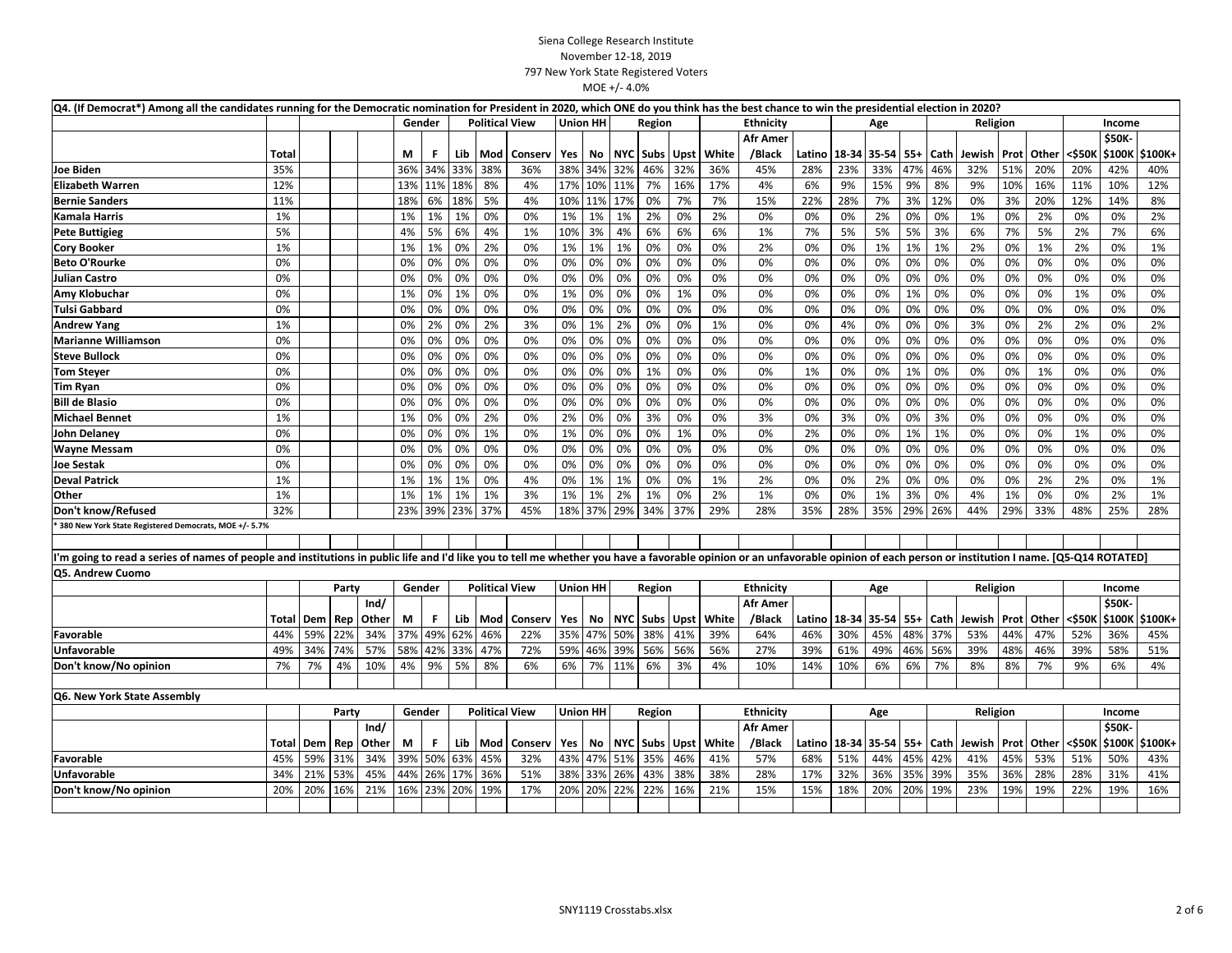| Q7. New York State Senate |                                  |           |            |               |        |        |     |     |                       |     |                 |            |                   |             |       |                           |        |                |                        |              |          |             |      |                       |               |                  |           |
|---------------------------|----------------------------------|-----------|------------|---------------|--------|--------|-----|-----|-----------------------|-----|-----------------|------------|-------------------|-------------|-------|---------------------------|--------|----------------|------------------------|--------------|----------|-------------|------|-----------------------|---------------|------------------|-----------|
|                           |                                  |           | Party      |               |        | Gender |     |     | <b>Political View</b> |     | <b>Union HH</b> |            | Region            |             |       | <b>Ethnicity</b>          |        |                | Age                    |              |          | Religion    |      |                       |               | Income           |           |
|                           | Rep<br>Other<br><b>Total Dem</b> |           |            | Ind/          | М      | F.     | Lib | Mod | Conserv               | Yes | No              |            | NYC   Subs   Upst |             | White | <b>Afr Amer</b><br>/Black |        | Latino   18-34 | 35-54                  | $55+$        | Cath     | Jewish Prot |      | Other                 | <\$50K        | \$50K<br>\$100K  | \$100K+   |
| Favorable                 | 45%                              | 56%       | 31%        | 35%           | 38%    | 52%    | 60% | 46% | 28%                   | 41% | 47%             | 50%        | 39%               | 44%         | 40%   | 61%                       | 66%    | 49%            | 45%                    | 44%          | 40%      | 43%         | 43%  | 55%                   | 52%           | 48%              | 44%       |
| <b>Unfavorable</b>        | 39%                              | 27%       | 56%        | 49%           | 49%    | 30%    | 21% | 40% | 57%                   | 43% | 38%             | 31%        | 45%               | 44%         | 43%   | 26%                       | 25%    | 38%            | 40%                    | 39%          | 44%      | 37%         | 41%  | 31%                   | 31%           | 38%              | 43%       |
| Don't know/No opinion     | 16%                              | 17%       | 12%        | 16%           | 13%    | 18%    | 19% | 14% | 15%                   | 17% | 15%             | 19%        | 16%               | 12%         | 17%   | 13%                       | 10%    | 13%            | 16%                    | 16%          | 16%      | 19%         | 16%  | 14%                   | 18%           | 15%              | 13%       |
| Q8. Donald Trump          |                                  |           |            |               |        |        |     |     |                       |     |                 |            |                   |             |       |                           |        |                |                        |              |          |             |      |                       |               |                  |           |
|                           |                                  |           | Party      |               | Gender |        |     |     | <b>Political View</b> |     | <b>Union HH</b> |            | Region            |             |       | <b>Ethnicity</b>          |        |                | Age                    |              |          | Religion    |      |                       |               | Income           |           |
|                           |                                  |           |            | Ind/          |        |        |     |     |                       |     |                 |            |                   |             |       | <b>Afr Amer</b>           |        |                |                        |              |          |             |      |                       |               | \$50K-           |           |
|                           | Total                            | Dem       | Rep        | Other         | М      | F      | Lib | Mod | Conserv               | Yes | No              |            | NYC Subs          | Upst        | White | /Black                    |        | Latino   18-34 | 35-54                  | $55+$        | Cath     | Jewish      |      | <b>Prot</b> Other     | <\$50K        | \$100K           | \$100K+   |
| Favorable                 | 32%                              | 12%       | 66%        | 42%           | 35%    | 31%    | 5%  | 28% | 68%                   | 30% | 33%             | 26%        | 37%               | 36%         | 39%   | 10%                       | 22%    | 23%            | 32%                    | 38%          | 41%      | 42%         | 32%  | 18%                   | 33%           | 33%              | 32%       |
| <b>Unfavorable</b>        | 65%                              | 86%       | 32%        | 54%           | 61%    | 67%    | 95% | 68% | 29%                   | 68% | 64%             | 71%        | 58%               | 62%         | 59%   | 88%                       | 73%    | 72%            | 67%                    | 59%          | 56%      | 56%         | 66%  | 77%                   | 63%           | 65%              | 68%       |
| Don't know/No opinion     | 3%                               | 1%        | 2%         | 4%            | 4%     | 2%     | 0%  | 3%  | 3%                    | 2%  | 4%              | 3%         | 5%                | 2%          | 2%    | 2%                        | 4%     | 5%             | 2%                     | 3%           | 3%       | 2%          | 2%   | 5%                    | 4%            | 2%               | 1%        |
| Q9. Chuck Schumer         |                                  |           |            |               |        |        |     |     |                       |     |                 |            |                   |             |       |                           |        |                |                        |              |          |             |      |                       |               |                  |           |
|                           |                                  |           | Party      |               | Gender |        |     |     | <b>Political View</b> |     | <b>Union HH</b> |            | Region            |             |       | Ethnicity                 |        |                | Age                    |              |          | Religion    |      |                       |               | Income           |           |
|                           | Totall                           | Dem       |            | Ind/<br>Other | М      | F      | Lib | Mod | Conserv               | Yes | No              |            | NYC   Subs        | <b>Upst</b> | White | <b>Afr Amer</b><br>/Black |        | Latino   18-34 | 35-54                  |              | Cath     | Jewish      |      | Prot Other            |               | \$50K-<br>\$100K | \$100K+   |
| Favorable                 | 51%                              | 68%       | Rep<br>26% | 39%           | 46%    | 54%    | 72% | 53% | 24%                   | 53% | 49%             | 55%        | 42%               | 52%         | 47%   | 61%                       | 57%    | 40%            | 51%                    | $55+$<br>55% | 44%      | 54%         | 57%  | 51%                   | <\$50к<br>49% | 48%              | 55%       |
|                           |                                  |           | 70%        | 47%           | 47%    | 34%    | 21% | 34% | 68%                   | 41% | 39%             |            |                   | 42%         | 45%   | 28%                       | 26%    | 41%            | 40%                    |              | 48%      |             | 34%  | 38%                   |               | 41%              |           |
| Unfavorable               | 40%<br>10%                       | 23%<br>9% | 5%         | 14%           | 7%     | 12%    | 6%  | 13% | 8%                    | 6%  | 11%             | 32%<br>13% | 48%<br>9%         | 6%          | 8%    | 11%                       | 17%    | 20%            | 9%                     | 41%          | 8%       | 30%<br>15%  | 9%   | 11%                   | 37%<br>14%    | 12%              | 40%<br>5% |
| Don't know/No opinion     |                                  |           |            |               |        |        |     |     |                       |     |                 |            |                   |             |       |                           |        |                |                        | 5%           |          |             |      |                       |               |                  |           |
| Q10. Nancy Pelosi         |                                  |           |            |               |        |        |     |     |                       |     |                 |            |                   |             |       |                           |        |                |                        |              |          |             |      |                       |               |                  |           |
|                           |                                  |           | Party      |               | Gender |        |     |     | <b>Political View</b> |     | <b>Union HH</b> | Region     |                   |             |       | Ethnicity                 |        | Age            |                        |              | Religion |             |      |                       | Income        |                  |           |
|                           | Total                            | Dem       | Rep        | Ind/<br>Other | M      | F      | Lib | Mod | Conserv               | Yes | No              | <b>NYC</b> | Subs              | Upst        | White | <b>Afr Amer</b><br>/Black | Latino | 18-34          | 35-54                  | $55+$        | Cath     | Jewish      | Prot | Other                 | <\$50k        | \$50K-<br>\$100K | \$100K+   |
| Favorable                 | 48%                              | 70%       | 15%        | 31%           | 43%    | 51%    | 76% | 47% | 20%                   | 47% | 48%             | 56%        | 41%               | 42%         | 42%   | 65%                       | 60%    | 41%            | 46%                    | 52%          | 37%      | 49%         | 47%  | 60%                   | 51%           | 42%              | 51%       |
| <b>Unfavorable</b>        | 44%                              | 24%       | 79%        | 58%           | 50%    | 40%    | 19% | 42% | 75%                   | 47% | 43%             | 35%        | 52%               | 49%         | 51%   | 26%                       | 27%    | 46%            | 46%                    | 44%          | 55%      | 45%         | 46%  | 31%                   | 34%           | 49%              | 47%       |
| Don't know/No opinion     | 8%                               | 6%        | 6%         | 11%           | 7%     | 9%     | 5%  | 12% | 5%                    | 6%  | 9%              | 8%         | 7%                | 9%          | 7%    | 9%                        | 13%    | 13%            | 8%                     | 4%           | 8%       | 6%          | 6%   | 9%                    | 15%           | 9%               | 2%        |
| Q11. Mitch McConnell      |                                  |           |            |               |        |        |     |     |                       |     |                 |            |                   |             |       |                           |        |                |                        |              |          |             |      |                       |               |                  |           |
|                           |                                  |           | Party      |               | Gender |        |     |     | <b>Political View</b> |     | <b>Union HH</b> |            | Region            |             |       | Ethnicity                 |        |                | Age                    |              |          | Religion    |      |                       |               | Income           |           |
|                           |                                  |           |            | Ind/          |        |        |     |     |                       |     |                 |            |                   |             |       | <b>Afr Amer</b>           |        |                |                        |              |          |             |      |                       |               | \$50K            |           |
|                           | Total                            | Dem       | Rep        | Other         | М      | F.     | Lib | Mod | Conserv               | Yes | No              |            | NYC Subs Upst     |             | White | /Black                    |        |                | Latino   18-34   35-54 | $55+$        | Cath     |             |      | Jewish   Prot   Other | <\$50K        | \$100K           | \$100K+   |
| Favorable                 | 23%                              | 11%       | 44%        | 27%           | 25%    | 21%    | 6%  | 18% | 47%                   | 16% | 25%             | 18%        | 26%               | 27%         | 25%   | 11%                       | 20%    | 24%            | 18%                    | 27%          | 30%      | 17%         | 21%  | 16%                   | 28%           | 23%              | 18%       |
| <b>Unfavorable</b>        | 53%                              | 71%       | 24%        | 45%           | 55%    | 51%    | 84% | 55% | 21%                   | 61% | 50%             | 58%        | 49%               | 49%         | 53%   | 68%                       | 46%    | 46%            | 57%                    | 54%          | 46%      | 53%         | 53%  | 62%                   | 42%           | 50%              | 65%       |
| Don't know/No opinion     | 25%                              | 18%       | 32%        | 27%           | 20%    | 28%    | 10% | 27% | 32%                   | 23% | 25%             | 24%        | 25%               | 25%         | 23%   | 22%                       | 35%    | 30%            | 25%                    | 19%          | 24%      | 30%         | 26%  | 21%                   | 29%           | 27%              | 17%       |
| Q12. Rudy Giuliani        |                                  |           |            |               |        |        |     |     |                       |     |                 |            |                   |             |       |                           |        |                |                        |              |          |             |      |                       |               |                  |           |
|                           |                                  |           | Party      | Gender        |        |        |     |     | <b>Political View</b> |     | <b>Union HH</b> |            | Region            |             |       | <b>Ethnicity</b>          |        |                | Age                    |              |          | Religion    |      |                       |               | Income           |           |
|                           | Total                            | Dem       | Rep        | Ind/<br>Other | М      | F.     | Lib | Mod | Conserv               | Yes | No              | NYC        | Subs              | Upst        | White | <b>Afr Amer</b><br>/Black | Latino |                | 18-34 35-54            | $55+$        | Cath     | Jewish      |      | <b>Prot Other</b>     | <\$50K        | \$50K-<br>\$100K | \$100K+   |
| Favorable                 | 30%                              | 16%       | 58%        | 32%           | 31%    | 28%    | 8%  | 24% | 60%                   | 24% | 31%             | 27%        | 36%               | 28%         | 33%   | 11%                       | 23%    | 27%            | 28%                    | 32%          | 40%      | 37%         | 26%  | 15%                   | 32%           | 33%              | 24%       |
| Unfavorable               | 62%                              | 79%       | 34%        | 56%           | 63%    | 62%    | 88% | 67% | 32%                   | 68% | 60%             | 66%        | 55%               | 63%         | 59%   | 82%                       | 62%    | 55%            | 67%                    | 62%          | 53%      | 59%         | 61%  | 77%                   | 58%           | 57%              | 72%       |
| Don't know/No opinion     | 8%                               | 5%        | 8%         | 12%           | 6%     | 10%    | 3%  | 9%  | 8%                    | 8%  | 8%              | 7%         | 9%                | 9%          | 7%    | 7%                        | 15%    | 18%            | 5%                     | 5%           | 7%       | 4%          | 13%  | 8%                    | 10%           | 10%              | 4%        |
|                           |                                  |           |            |               |        |        |     |     |                       |     |                 |            |                   |             |       |                           |        |                |                        |              |          |             |      |                       |               |                  |           |
|                           |                                  |           |            |               |        |        |     |     |                       |     |                 |            |                   |             |       |                           |        |                |                        |              |          |             |      |                       |               |                  |           |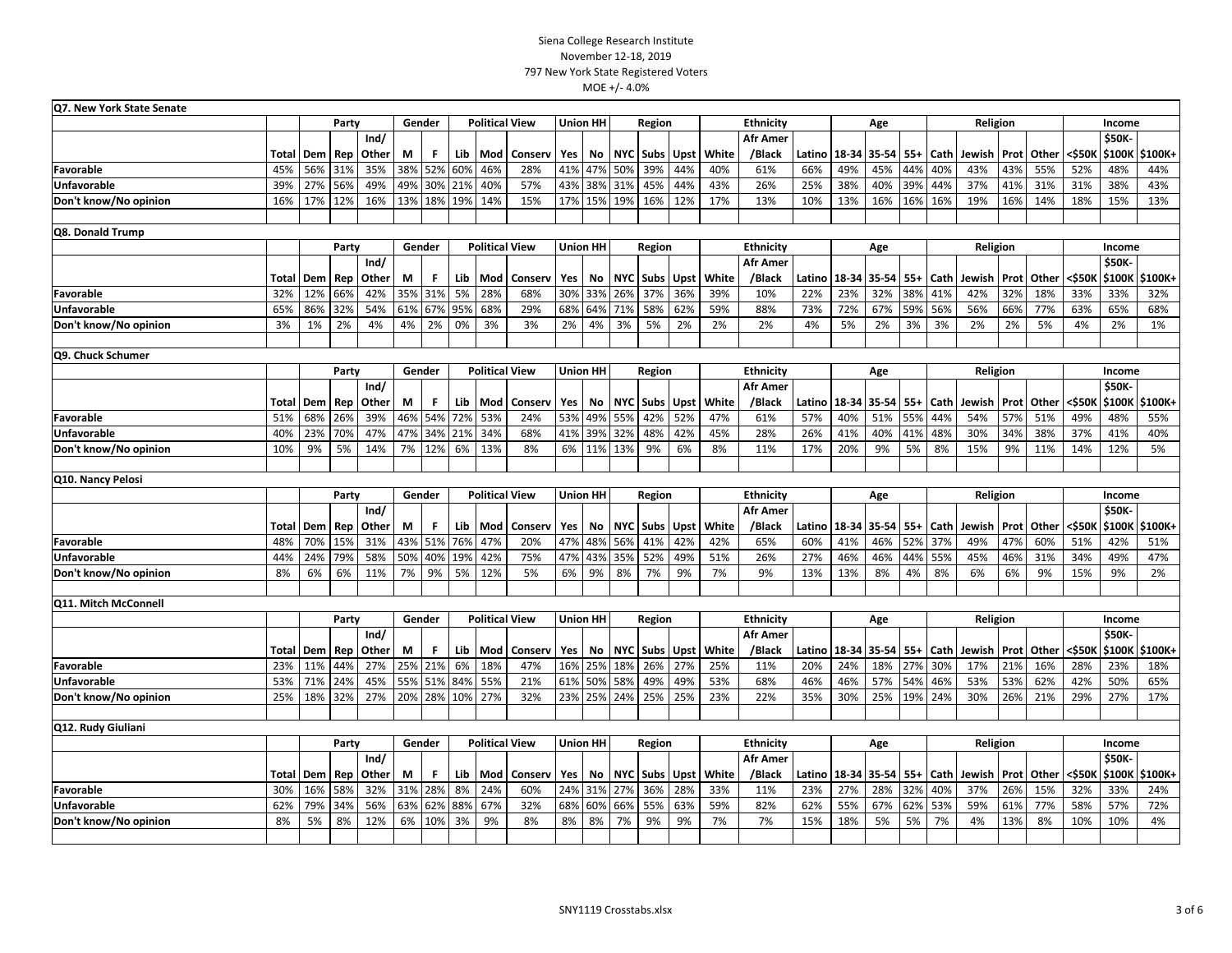| Q13. Michael Bloomberg                                                                                                                                              |       |                  |       |       |        |        |     |                       |                       |                 |         |            |               |      |                  |                  |        |     |                              |         |             |                   |      |                   |        |               |         |
|---------------------------------------------------------------------------------------------------------------------------------------------------------------------|-------|------------------|-------|-------|--------|--------|-----|-----------------------|-----------------------|-----------------|---------|------------|---------------|------|------------------|------------------|--------|-----|------------------------------|---------|-------------|-------------------|------|-------------------|--------|---------------|---------|
|                                                                                                                                                                     |       |                  | Party |       | Gender |        |     | <b>Political View</b> |                       | <b>Union HH</b> |         | Region     |               |      | <b>Ethnicity</b> |                  |        |     | Age                          |         |             | Religion          |      |                   |        | Income        |         |
|                                                                                                                                                                     |       |                  |       | Ind/  |        |        |     |                       |                       |                 |         |            |               |      |                  | <b>Afr Amer</b>  |        |     |                              |         |             |                   |      |                   |        | \$50K-        |         |
|                                                                                                                                                                     |       | <b>Total Dem</b> | Rep   | Other | М      | F.     |     | Lib   Mod             | Conserv               | Yes             | No      |            | NYC Subs      | Upst | White            | /Black           | Latino |     | 18-34 35-54                  | $55+$   | <b>Cath</b> | Jewish            |      | <b>Prot</b> Other | <\$50k | \$100K        | \$100K+ |
| Favorable                                                                                                                                                           | 47%   | 55%              | 35%   | 44%   | 48%    | 46%    | 50% | 57%                   | 32%                   | 47%             | 47%     | 53%        | 56%           | 32%  | 43%              | 61%              | 50%    | 40% | 49%                          | 48%     | 52%         | 51%               | 46%  | 41%               | 40%    | 45%           | 53%     |
| <b>Unfavorable</b>                                                                                                                                                  | 39%   | 36%              | 45%   | 41%   | 43%    | 36%    | 41% | 30%                   | 51%                   | 40%             | 39%     | 38%        | 33%           | 46%  | 41%              | 32%              | 38%    | 43% | 41%                          | 37%     | 38%         | 34%               | 35%  | 48%               | 41%    | 39%           | 40%     |
| Don't know/No opinion                                                                                                                                               | 14%   | 9%               | 21%   | 15%   | 9%     | 18%    | 9%  | 13%                   | 18%                   | 13%             | 14%     | 9%         | 10%           | 23%  | 17%              | 7%               | 12%    | 16% | 11%                          | 15% 10% |             | 15%               | 19%  | 12%               | 19%    | 16%           | 7%      |
|                                                                                                                                                                     |       |                  |       |       |        |        |     |                       |                       |                 |         |            |               |      |                  |                  |        |     |                              |         |             |                   |      |                   |        |               |         |
| Q14. Bill de Blasio                                                                                                                                                 |       |                  |       |       |        |        |     |                       |                       |                 |         |            |               |      |                  |                  |        |     |                              |         |             |                   |      |                   |        |               |         |
|                                                                                                                                                                     |       |                  | Party |       | Gender |        |     | <b>Political View</b> |                       | <b>Union HH</b> |         |            | Region        |      |                  | Ethnicity        |        |     | Age                          |         |             | Religion          |      |                   |        | Income        |         |
|                                                                                                                                                                     |       |                  |       | Ind/  |        |        |     |                       |                       |                 |         |            |               |      |                  | <b>Afr Amer</b>  |        |     |                              |         |             |                   |      |                   |        | \$50K-        |         |
|                                                                                                                                                                     | Total | Dem              | Rep   | Other | M      | F.     |     | Lib   Mod             | Conserv               | Yes             | No      |            | NYC Subs Upst |      | White            | /Black           | Latino |     | 18-34 35-54 55+ Cath         |         |             | Jewish Prot       |      | Other             | <\$50K | \$100K        | \$100K+ |
| Favorable                                                                                                                                                           | 27%   | 38%              | 8%    | 21%   | 25%    | 29%    | 45% | 23%                   | 15%                   | 25%             | 28%     | 35%        | 17%           | 26%  | 19%              | 46%              | 46%    | 28% | 31%                          | 23%     | 19%         | 25%               | 24%  | 40%               | 35%    | 27%           | 26%     |
| <b>Unfavorable</b>                                                                                                                                                  | 56%   | 49%              | 71%   | 60%   | 61%    | 52%    | 42% | 57%                   | 69%                   | 61%             | 54% 57% |            | 73%           | 42%  | 60%              | 46%              | 45%    | 56% | 55%                          | 58%     | 68%         | 64%               | 53%  | 43%               | 44%    | 54%           | 64%     |
| Don't know/No opinion                                                                                                                                               | 17%   | 14%              | 21%   | 19%   | 13%    | 19%    | 12% | 20%                   | 16%                   | 14%             | 17%     | 8%         | 10%           | 32%  | 21%              | 8%               | 9%     | 16% | 14%                          | 18%     | 13%         | 11%               | 23%  | 17%               | 21%    | 20%           | 10%     |
|                                                                                                                                                                     |       |                  |       |       |        |        |     |                       |                       |                 |         |            |               |      |                  |                  |        |     |                              |         |             |                   |      |                   |        |               |         |
| Q15. How would you rate the job that Andrew Cuomo is doing as Governor? Would you rate it as excellent, good, fair, or poor?                                        |       |                  |       |       |        |        |     |                       |                       |                 |         |            |               |      |                  |                  |        |     |                              |         |             |                   |      |                   |        |               |         |
|                                                                                                                                                                     |       |                  | Party |       | Gender |        |     | <b>Political View</b> |                       | <b>Union HH</b> |         | Region     |               |      |                  | <b>Ethnicity</b> |        |     | Age                          |         |             | Religion          |      |                   |        | Income        |         |
|                                                                                                                                                                     |       |                  |       | Ind/  |        |        |     |                       |                       |                 |         |            |               |      |                  | <b>Afr Amer</b>  |        |     |                              |         |             |                   |      |                   |        | <b>\$50K-</b> |         |
|                                                                                                                                                                     | Total | Dem              | Rep   | Other | М      | F.     |     | Lib   Mod             | Conserv               | Yes             | No      | <b>NYC</b> | <b>Subs</b>   | Upst | White            | /Black           | Latino |     | 18-34 35-54                  | $55+$   | Cath        | Jewish            | Prot | Other             | <\$50k | \$100K        | \$100K+ |
| Excellent                                                                                                                                                           | 6%    | 9%               | 3%    | 3%    | 5%     | 7%     | 7%  | 5%                    | 6%                    | 8%              | 5%      | 7%         | 5%            | 4%   | 4%               | 11%              | 11%    | 5%  | 2%                           | 10%     | 7%          | 7%                | 6%   | 4%                | 10%    | 4%            | 5%      |
| Good                                                                                                                                                                | 29%   | 40%              | 15%   | 19%   | 26%    | 31%    | 45% | 30%                   | 12%                   | 23%             | 31%     | 31%        | 26%           | 28%  | 27%              | 33%              | 34%    | 15% | 32%                          | 31%     | 26%         | 28%               | 27%  | 32%               | 31%    | 24%           | 32%     |
| Fair                                                                                                                                                                | 36%   | 36%              | 25%   | 41%   | 34%    | 37%    | 36% | 41%                   | 26%                   | 35%             | 36%     | 39%        | 34%           | 33%  | 36%              | 34%              | 32%    | 46% | 37%                          | 30%     | 31%         | 39%               | 37%  | 40%               | 31%    | 42%           | 34%     |
| Poor                                                                                                                                                                | 29%   | 14%              | 56%   | 35%   | 34%    | 24%    | 12% | 23%                   | 54%                   | 33%             | 27%     | 21%        | 33%           | 34%  | 31%              | 18%              | 23%    | 33% | 28%                          | 28%     | 36%         | 21%               | 29%  | 24%               | 26%    | 30%           | 29%     |
| Don't know/No opinion                                                                                                                                               | 1%    | 1%               | 0%    | 2%    | 1%     | 1%     | 0%  | 1%                    | 1%                    | 0%              | 1%      | 1%         | 1%            | 1%   | 1%               | 4%               | 0%     | 1%  | 1%                           | 1%      | 1%          | 4%                | 1%   | 1%                | 3%     | 0%            | 1%      |
|                                                                                                                                                                     |       |                  |       |       |        |        |     |                       |                       |                 |         |            |               |      |                  |                  |        |     |                              |         |             |                   |      |                   |        |               |         |
| Q16. Donald Trump has said he's running for re-election as President in 2020. As things stand now, would you vote to re-elect him or would you prefer someone else? |       |                  |       |       |        |        |     |                       |                       |                 |         |            |               |      |                  |                  |        |     |                              |         |             |                   |      |                   |        |               |         |
|                                                                                                                                                                     |       |                  | Party |       |        | Gender |     | <b>Political View</b> |                       | <b>Union HH</b> |         |            | Region        |      |                  | <b>Ethnicity</b> |        |     | Age                          |         |             | Religion          |      |                   |        | Income        |         |
|                                                                                                                                                                     |       |                  |       | Ind/  |        |        |     |                       |                       |                 |         |            |               |      |                  | <b>Afr Amer</b>  |        |     |                              |         |             |                   |      |                   |        | \$50K-        |         |
|                                                                                                                                                                     |       | <b>Total Dem</b> | Rep   | Other | М      | F.     |     | Lib Mod               | Conserv               | Yes             | No      |            | NYC Subs Upst |      | White            | /Black           | Latino |     | 18-34   35-54   55+   Cath   |         |             | Jewish            |      | <b>Prot</b> Other | <\$50k | \$100K        | \$100K+ |
| <b>Re-elect Trump</b>                                                                                                                                               | 31%   | 11%              | 66%   | 41%   | 33%    | 29%    | 4%  | 25%                   | 69%                   | 27%             | 32%     | 25%        | 36%           | 34%  | 37%              | 9%               | 21%    | 24% | 30%                          | 35%     | 41%         | 41%               | 27%  | 16%               | 31%    | 27%           | 32%     |
| Prefer someone else                                                                                                                                                 | 64%   | 87%              | 31%   | 50%   | 62%    | 66%    | 95% | 70%                   | 26%                   | 70%             | 63%     | 70%        | 57%           | 62%  | 59%              | 88%              | 74%    | 70% | 65%                          | 61% 57% |             | 55%               | 67%  | 77%               | 64%    | 65%           | 67%     |
| Don't know/No opinion                                                                                                                                               | 5%    | 2%               | 2%    | 9%    | 4%     | 6%     | 1%  | 6%                    | 5%                    | 3%              | 5%      | 5%         | 7%            | 4%   | 4%               | 3%               | 5%     | 6%  | 5%                           | 4%      | 3%          | 4%                | 5%   | 7%                | 5%     | 8%            | 0%      |
|                                                                                                                                                                     |       |                  |       |       |        |        |     |                       |                       |                 |         |            |               |      |                  |                  |        |     |                              |         |             |                   |      |                   |        |               |         |
| Q17. How would you rate the job that Donald Trump is doing as President? Would you rate it as excellent, good, fair, or poor?                                       |       |                  |       |       |        |        |     |                       |                       |                 |         |            |               |      |                  |                  |        |     |                              |         |             |                   |      |                   |        |               |         |
|                                                                                                                                                                     |       |                  | Party |       |        | Gender |     |                       | <b>Political View</b> | <b>Union HH</b> |         |            | Region        |      |                  | Ethnicity        |        |     | Age                          |         |             | Religion          |      |                   |        | Income        |         |
|                                                                                                                                                                     |       |                  |       | Ind/  |        |        |     |                       |                       |                 |         |            |               |      |                  | <b>Afr Amer</b>  |        |     |                              |         |             |                   |      |                   |        | \$50K-        |         |
|                                                                                                                                                                     |       | Total Dem        | Rep   | Other | М      | F.     |     | Lib Mod               | Conserv               | Yes             | No      |            | NYC Subs Upst |      | White            | /Black           |        |     | Latino   18-34   35-54   55+ |         | <b>Cath</b> | Jewish Prot Other |      |                   | <\$50K | \$100K        | \$100K+ |
| Excellent                                                                                                                                                           | 17%   | 6%               | 37%   | 21%   | 18%    | 16%    | 1%  | 10%                   | 44%                   | 11%             | 19%     | 14%        | 18%           | 18%  | 20%              | 1%               | 15%    | 10% | 20%                          | 18%     | 22%         | 22%               | 17%  | 7%                | 20%    | 12%           | 18%     |
| Good                                                                                                                                                                | 15%   | 7%               | 27%   | 21%   | 17%    | 14%    | 3%  | 18%                   | 26%                   | 16%             | 15%     | 13%        | 18%           | 17%  | 17%              | 11%              | 2%     | 19% | 11%                          | 18%     | 18%         | 21%               | 13%  | 12%               | 14%    | 17%           | 14%     |
| Fair                                                                                                                                                                | 15%   | 10%              | 19%   | 19%   | 16%    | 14%    | 6%  | 20%                   | 13%                   | 17%             | 14%     | 10%        | 22%           | 16%  | 15%              | 7%               | 20%    | 21% | 14%                          | 13%     | 17%         | 10%               | 19%  | 12%               | 11%    | 22%           | 10%     |
| Poor                                                                                                                                                                | 52%   | 76%              | 17%   | 37%   | 49%    | 55%    | 90% | 51%                   | 17%                   | 56%             | 51%     | 62%        | 42%           | 48%  | 47%              | 79%              | 61%    | 50% | 55%                          | 51%     | 41%         | 46%               | 51%  | 68%               | 54%    | 49%           | 58%     |
| Don't know/No opinion                                                                                                                                               | 1%    | 1%               | 0%    | 1%    | 1%     | 1%     | 0%  | 1%                    | 0%                    | 0%              | 1%      | 1%         | 1%            | 0%   | 0%               | 2%               | 2%     | 0%  | 1%                           | 0%      | 1%          | 1%                | 1%   | 0%                | 1%     | 0%            | 0%      |
|                                                                                                                                                                     |       |                  |       |       |        |        |     |                       |                       |                 |         |            |               |      |                  |                  |        |     |                              |         |             |                   |      |                   |        |               |         |
|                                                                                                                                                                     |       |                  |       |       |        |        |     |                       |                       |                 |         |            |               |      |                  |                  |        |     |                              |         |             |                   |      |                   |        |               |         |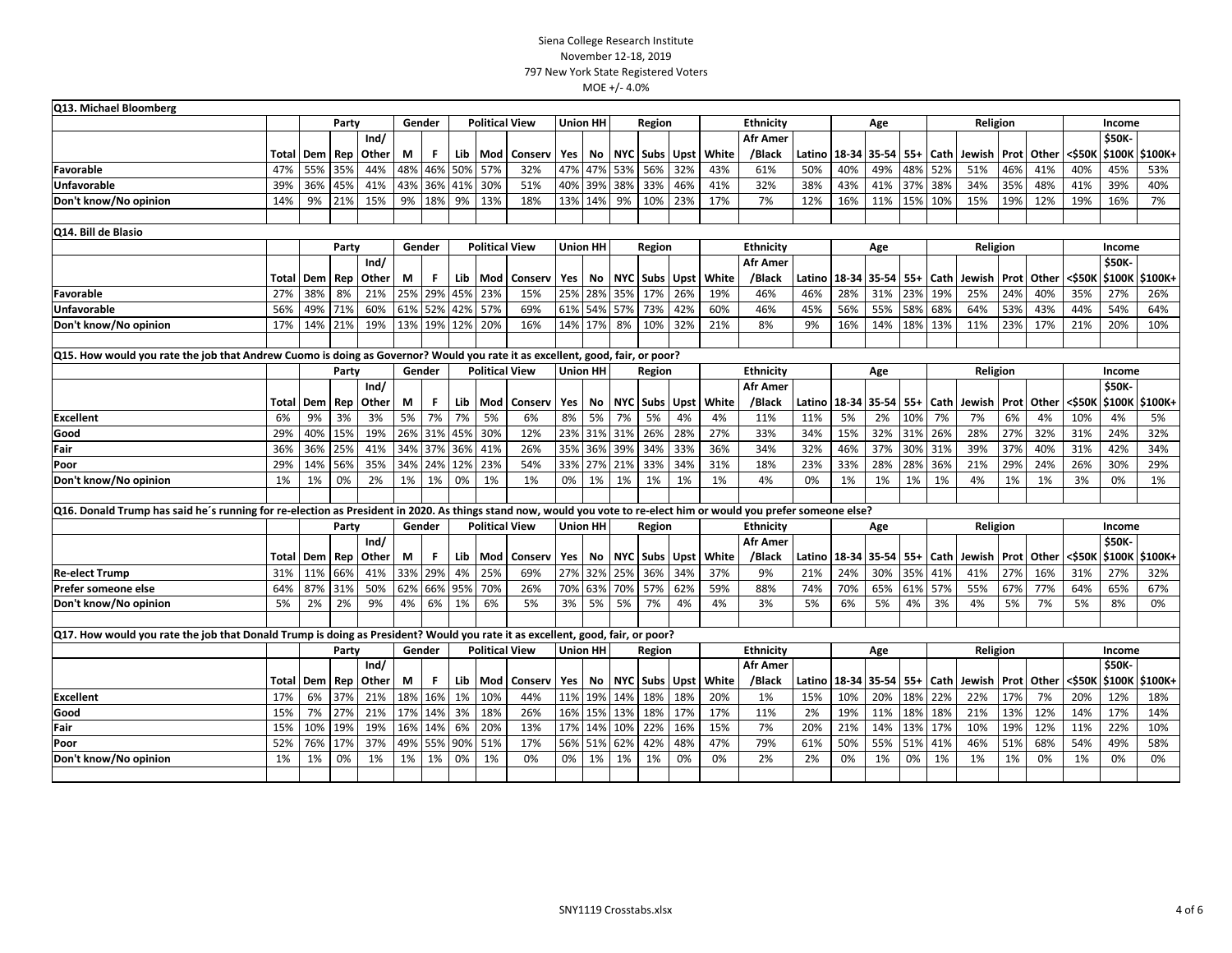| Q18. Looking at some issues in New York, do you support or oppose legalizing the recreational use of marijuana?                                                    |       |           |       |       |         |        |     |     |                       |                           |                 |            |                   |                  |       |                 |                              |     |                 |     |          |               |             |              |        |        |                |
|--------------------------------------------------------------------------------------------------------------------------------------------------------------------|-------|-----------|-------|-------|---------|--------|-----|-----|-----------------------|---------------------------|-----------------|------------|-------------------|------------------|-------|-----------------|------------------------------|-----|-----------------|-----|----------|---------------|-------------|--------------|--------|--------|----------------|
|                                                                                                                                                                    |       |           | Party |       |         | Gender |     |     | <b>Political View</b> |                           | <b>Union HH</b> |            | Region            |                  |       | Ethnicity       |                              |     | Age             |     |          | Religion      |             |              |        | Income |                |
|                                                                                                                                                                    |       |           |       | Ind/  |         |        |     |     |                       |                           |                 |            |                   |                  |       | <b>Afr Amer</b> |                              |     |                 |     |          |               |             |              |        | \$50K- |                |
|                                                                                                                                                                    | Total | Dem       | Rep   | Other | М       | F.     | Lib | Mod | Conserv               | Yes                       | No              |            | NYC Subs          | <b>Upst</b>      | White | /Black          | Latino                       |     | 18-34 35-54 55+ |     | Cath     | Jewish Prot   |             | Other        | <\$50K | \$100K | \$100K+        |
| Support                                                                                                                                                            | 54%   | 64%       | 35%   | 54%   | 59% 51% |        | 75% | 56% | 33%                   | 56%                       | 55%             |            | 56% 51%           | 56%              | 56%   | 53%             | 64%                          | 76% | 57%             | 42% | 44%      | 46%           | 51%         | 74%          | 52%    | 57%    | 59%            |
| Oppose                                                                                                                                                             | 40%   | 30%       | 60%   | 40%   | 36%     | 43%    | 21% | 38% | 60%                   | 39%                       | 39%             |            | 38% 41%           | 40%              | 39%   | 38%             | 33%                          | 21% | 37%             | 53% | 48%      | 45%           | 42%         | 24%          | 42%    | 38%    | 35%            |
| Don't know/No opinion                                                                                                                                              | 6%    | 6%        | 5%    | 6%    | 5%      | 6%     | 4%  | 6%  | 7%                    | 6%                        | 6%              | 6%         | 8%                | 4%               | 5%    | 10%             | 3%                           | 3%  | 6%              | 6%  | 7%       | 8%            | 7%          | 2%           | 6%     | 5%     | 6%             |
|                                                                                                                                                                    |       |           |       |       |         |        |     |     |                       |                           |                 |            |                   |                  |       |                 |                              |     |                 |     |          |               |             |              |        |        |                |
| Q19. In June New York passed a law allowing undocumented immigrants to get a New York driver's license. Do you support or oppose that new law?                     |       |           |       |       |         |        |     |     |                       |                           |                 |            |                   |                  |       |                 |                              |     |                 |     |          |               |             |              |        |        |                |
|                                                                                                                                                                    |       |           | Party |       |         | Gender |     |     | <b>Political View</b> | <b>Union HH</b>           |                 |            | Region            |                  |       | Ethnicity       |                              |     | Age             |     |          | Religion      |             |              |        | Income |                |
|                                                                                                                                                                    |       |           |       | Ind/  |         |        |     |     |                       |                           |                 |            |                   |                  |       | <b>Afr Amer</b> |                              |     |                 |     |          |               |             |              |        | \$50K- |                |
|                                                                                                                                                                    | Total | Dem       | Rep   | Other | М       | F.     | Lib | Mod | Conserv               | Yes                       | No              |            | NYC   Subs   Upst |                  | White | /Black          | Latino                       |     | 18-34 35-54     | 55+ | Cath     | Jewish Prot   |             | Other        | <\$50K | \$100K | \$100K+        |
| <b>Support</b>                                                                                                                                                     | 46%   | 67%       | 16%   | 35%   | 47%     | 45%    | 78% | 45% | 18%                   | 46%                       | 47%             |            | 59% 39%           | 37%              | 42%   | 51%             | 64%                          | 58% | 46%             | 39% | 39%      | 55%           | 39%         | 58%          | 48%    | 43%    | 51%            |
| Oppose                                                                                                                                                             | 50%   | 30%       | 81%   | 62%   | 51% 50% |        | 20% | 51% | 80%                   | 51%                       | 50%             |            | 37% 57%           | 61%              | 56%   | 40%             | 34%                          | 37% | 52%             | 58% | 59%      | 40%           | 57%         | 40%          | 50%    | 51%    | 47%            |
| Don't know/No opinion                                                                                                                                              | 3%    | 3%        | 3%    | 3%    | 2%      | 5%     | 2%  | 4%  | 2%                    | 4%                        | 3%              | 5%         | 4%                | 2%               | 2%    | 8%              | 2%                           | 4%  | 2%              | 3%  | 2%       | 5%            | 5%          | 2%           | 2%     | 6%     | 3%             |
|                                                                                                                                                                    |       |           |       |       |         |        |     |     |                       |                           |                 |            |                   |                  |       |                 |                              |     |                 |     |          |               |             |              |        |        |                |
| Q20. Turning now to Washington, based on everything you know right now, do you support or oppose Congress impeaching President Trump and removing him from office? |       |           |       |       |         |        |     |     |                       |                           |                 |            |                   |                  |       |                 |                              |     |                 |     |          |               |             |              |        |        |                |
|                                                                                                                                                                    |       |           | Party |       |         | Gender |     |     | <b>Political View</b> | <b>Union HH</b><br>Region |                 |            |                   | <b>Ethnicity</b> |       |                 |                              | Age |                 |     | Religion |               |             |              | Income |        |                |
|                                                                                                                                                                    |       |           |       | Ind/  |         |        |     |     |                       |                           |                 |            |                   |                  |       | <b>Afr Amer</b> |                              |     |                 |     |          |               |             |              |        | \$50K- |                |
|                                                                                                                                                                    | Total | Dem       | Rep   | Other | М       | F.     | Lib | Mod | Conserv               | Yes                       | No              | <b>NYC</b> | <b>Subs</b>       | <b>Upst</b>      | White | /Black          | Latino                       |     | 18-34 35-54 55+ |     | Cath     | Jewish        | <b>Prot</b> | Other        | <\$50K | \$100K | \$100K+        |
| Support                                                                                                                                                            | 52%   | 78%       | 17%   | 37%   | 49%     | 55%    | 86% | 53% | 20%                   | 57%                       |                 | 51% 62%    | 44%               | 47%              | 45%   | 79%             | 75%                          | 49% | 55%             | 51% | 45%      | 47%           | 50%         | 66%          | 55%    | 49%    | 57%            |
| Oppose                                                                                                                                                             | 44%   | 19%       | 81%   | 59%   | 50%     | 39%    | 10% | 44% | 78%                   | 41%                       | 45%             | 34%        | 51%               | 51%              | 52%   | 16%             | 19%                          | 47% | 42%             | 46% | 50%      | 49%           | 47%         | 32%          | 40%    | 47%    | 42%            |
| Don't know/No opinion                                                                                                                                              | 4%    | 3%        | 2%    | 4%    | 2%      | 6%     | 3%  | 3%  | 2%                    | 2%                        | 4%              | 4%         | 5%                | 3%               | 3%    | 4%              | 7%                           | 5%  | 3%              | 4%  | 5%       | 4%            | 3%          | 2%           | 4%     | 4%     | 1%             |
|                                                                                                                                                                    |       |           |       |       |         |        |     |     |                       |                           |                 |            |                   |                  |       |                 |                              |     |                 |     |          |               |             |              |        |        |                |
| Q21. How best would you describe the impeachment inquiry being led by Democrats in the House of Representatives? [CHOICES ROTATED]                                 |       |           |       |       |         |        |     |     |                       |                           |                 |            |                   |                  |       |                 |                              |     |                 |     |          |               |             |              |        |        |                |
|                                                                                                                                                                    |       |           | Party |       |         | Gender |     |     | <b>Political View</b> |                           | <b>Union HH</b> |            | Region            |                  |       | Ethnicity       |                              |     | Age             |     |          | Religion      |             |              |        | Income |                |
|                                                                                                                                                                    |       |           |       | Ind/  |         |        |     |     |                       |                           |                 |            |                   |                  |       | <b>Afr Amer</b> |                              |     |                 |     |          |               |             |              |        | \$50K- |                |
|                                                                                                                                                                    |       | Total Dem | Rep   | Other | М       | F.     | Lib | Mod | Conserv               | Yes                       | No              |            | NYC Subs Upst     |                  | White | /Black          | Latino                       |     | 18-34 35-54 55+ |     | Cath     | Jewish Prot   |             | <b>Other</b> | <\$50K |        | \$100K \$100K+ |
| A fair investigation of President Trump                                                                                                                            | 57%   | 81%       | 23%   | 43%   | 53%     | 61%    | 90% | 57% | 26%                   | 59%                       | 57%             | 67%        | 48%               | 53%              | 50%   | 83%             | 69%                          | 58% | 61%             | 53% | 46%      | 45%           | 57%         | 76%          | 63%    | 54%    | 60%            |
| A partisan attack on President Trump                                                                                                                               | 38%   | 15%       | 74%   | 51%   | 44% 33% |        | 6%  | 37% | 72%                   | 35%                       | 39%             | 29%        | 47%               | 42%              | 45%   | 10%             | 28%                          | 38% | 33%             | 44% | 49%      | 49%           | 36%         | 22%          | 33%    | 40%    | 38%            |
| Don't know/No opinion                                                                                                                                              | 5%    | 4%        | 3%    | 6%    | 3%      | 6%     | 4%  | 6%  | 2%                    | 6%                        | 4%              | 4%         | 6%                | 5%               | 4%    | 7%              | 4%                           | 3%  | 6%              | 3%  | 5%       | 6%            | 7%          | 2%           | 4%     | 7%     | 3%             |
|                                                                                                                                                                    |       |           |       |       |         |        |     |     |                       |                           |                 |            |                   |                  |       |                 |                              |     |                 |     |          |               |             |              |        |        |                |
| Q22. Who do you trust more to tell the American people the truth? [CHOICES ROTATED]                                                                                |       |           |       |       |         |        |     |     |                       |                           |                 |            |                   |                  |       |                 |                              |     |                 |     |          |               |             |              |        |        |                |
|                                                                                                                                                                    |       |           | Party |       |         | Gender |     |     | <b>Political View</b> | <b>Union HH</b>           |                 |            | Region            |                  |       | Ethnicity       |                              |     | Age             |     |          | Religion      |             |              |        | Income |                |
|                                                                                                                                                                    |       |           |       | Ind/  |         |        |     |     |                       |                           |                 |            |                   |                  |       | <b>Afr Amer</b> |                              |     |                 |     |          |               |             |              |        | \$50K- |                |
|                                                                                                                                                                    |       | Total Dem | Rep   | Other | М       | F.     | Lib | Mod | Conserv               | Yes                       | No              |            | NYC Subs          | <b>Upst</b>      | White | /Black          | Latino   18-34   35-54   55+ |     |                 |     | Cath     | Jewish   Prot |             | Other        | <\$50K | \$100K | \$100K+        |
| <b>Donald Trump</b>                                                                                                                                                | 29%   | 9%        | 63%   | 37%   | 30%     | 28%    | 4%  | 24% | 63%                   | 28%                       | 29%             |            | 21% 38%           | 32%              | 36%   | 9%              | 15%                          | 20% | 29% 34%         |     | 38%      | 32%           | 27%         | 19%          | 27%    | 29%    | 29%            |
| <b>Nancy Pelosi</b>                                                                                                                                                | 54%   | 80%       | 19%   | 36%   | 51% 56% |        | 88% | 55% | 21%                   | 56%                       |                 |            | 53% 64% 47%       | 47%              | 48%   | 78%             | 61%                          | 52% | 54%             | 54% | 43%      | 50%           | 53%         | 68%          | 56%    | 49%    | 58%            |
| <b>Vol: Neither</b>                                                                                                                                                | 14%   | 9%        | 17%   | 22%   | 15%     | 14%    | 8%  | 17% | 15%                   | 14%                       | 15%             | 10%        | 15%               | 19%              | 15%   | 7%              | 20%                          | 23% | 14%             | 11% | 16%      | 14%           | 16%         | 11%          | 16%    | 18%    | 12%            |
| Don't know/No opinion                                                                                                                                              | 3%    | 2%        | 1%    | 6%    | 4%      | 3%     | 0%  | 5%  | 2%                    | 3%                        | 3%              | 6%         | 0%                | 3%               | 2%    | 6%              | 4%                           | 5%  | 3%              | 2%  | 3%       | 4%            | 3%          | 2%           | 1%     | 5%     | 2%             |
|                                                                                                                                                                    |       |           |       |       |         |        |     |     |                       |                           |                 |            |                   |                  |       |                 |                              |     |                 |     |          |               |             |              |        |        |                |